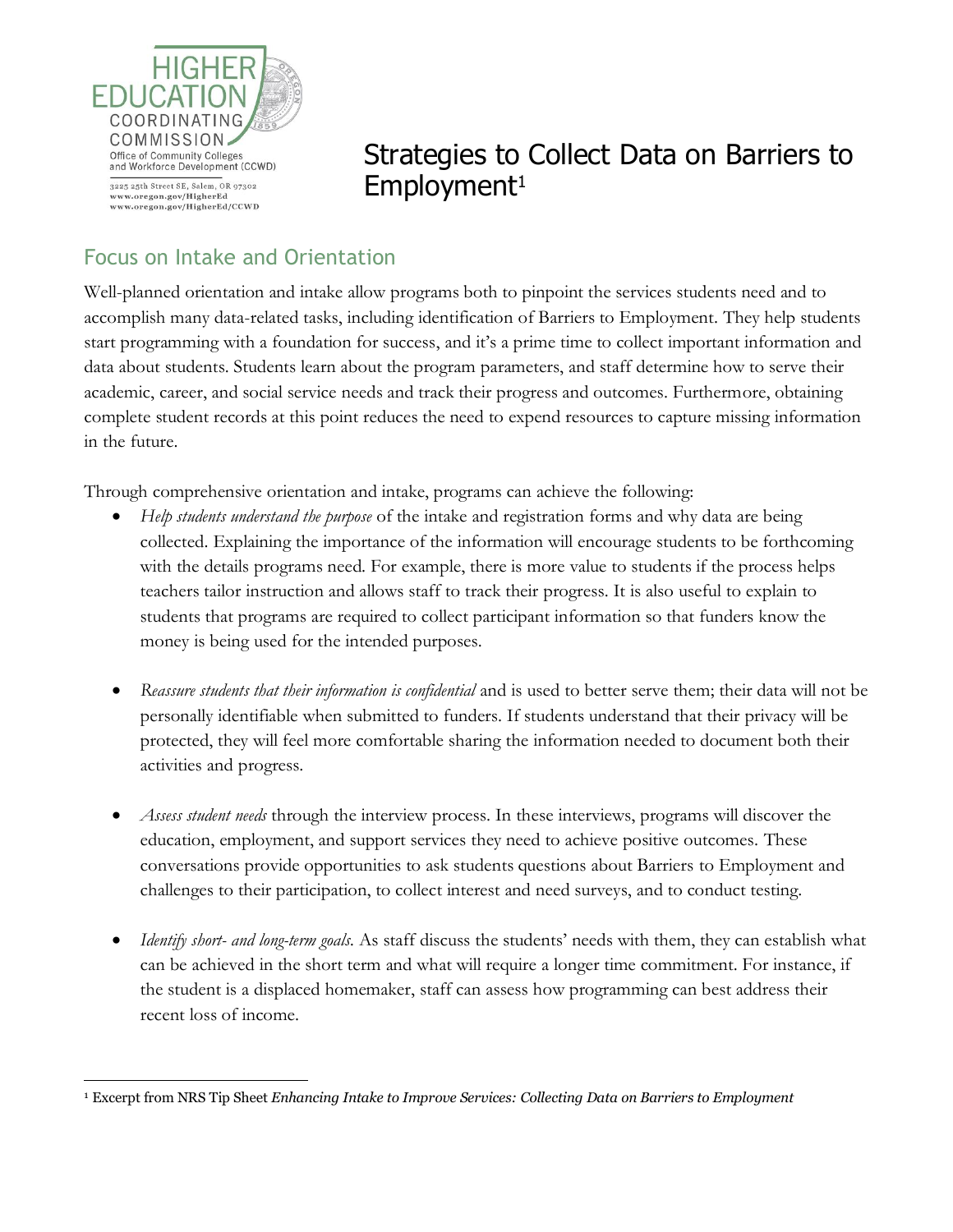- *Identify barriers to participation* in education and employment. Through the interview process, staff can uncover Barriers to Employment as well as other barriers that could impede students' participation in the program. For instance, staff may learn about transportation needs, behaviors and habits that might interfere with attendance or engagement, or learning challenges, as well as Barriers to Employment such as housing insecurity, their caretaker status, or a record of arrest or conviction.
- *Identify support systems* students have in place to help them persist in the program. Staff can learn if students have family members who will support their commitments to classes and schoolwork; if they belong to community groups that will encourage them; or if their employer is willing to assist with a flexible schedule. It is helpful to learn who will facilitate their success, and where there may be gaps in support that could hinder their progress toward labor market entry.

## Strategies to Improve the Intake Process

- *Develop a questioning protocol* that will elicit comprehensive answers from students. This may require adapting some language and including clarifying terminology and examples when describing the Barriers to Employment to students. Using simplified and straightforward language allows students to respond to questions more easily and accurately.
- *Develop observation skills* within the staff so that they can identify issues that students may not think to raise. For example, a student may think that only people with limited mobility have disabilities, and not recognize that their late-onset hearing loss is also a recognized disability.
- *Provide the definitions as stated in the law and provide further explanations to staff* to ensure they understand the meaning of the terms. Provide the complete language as it is written in the legislation and provide examples and interpretations, so intake staff have a broader context in which to apply the definitions when meeting with students.
- *Establish data collection procedures and pilot test them* to make sure they are easy for staff and students to understand and easy for staff to implement. Test the questions and the forms with small groups of staff and students to determine whether they are clear before they are used program-wide.
- *Design data collection forms or companion resources* that include definitions, examples, and questions to assist staff in collecting complete information. Also, update forms so that they align with the current legislation. Create reference resources for staff when there is not space within intake forms to include all these details.
- *Train staff* who conduct intake and those who do data entry. Make sure those doing intake know what questions they should ask and how to pose follow-up questions. Have them practice and roleplay asking students questions; provide scripts initially, so that staff can get familiar with the process.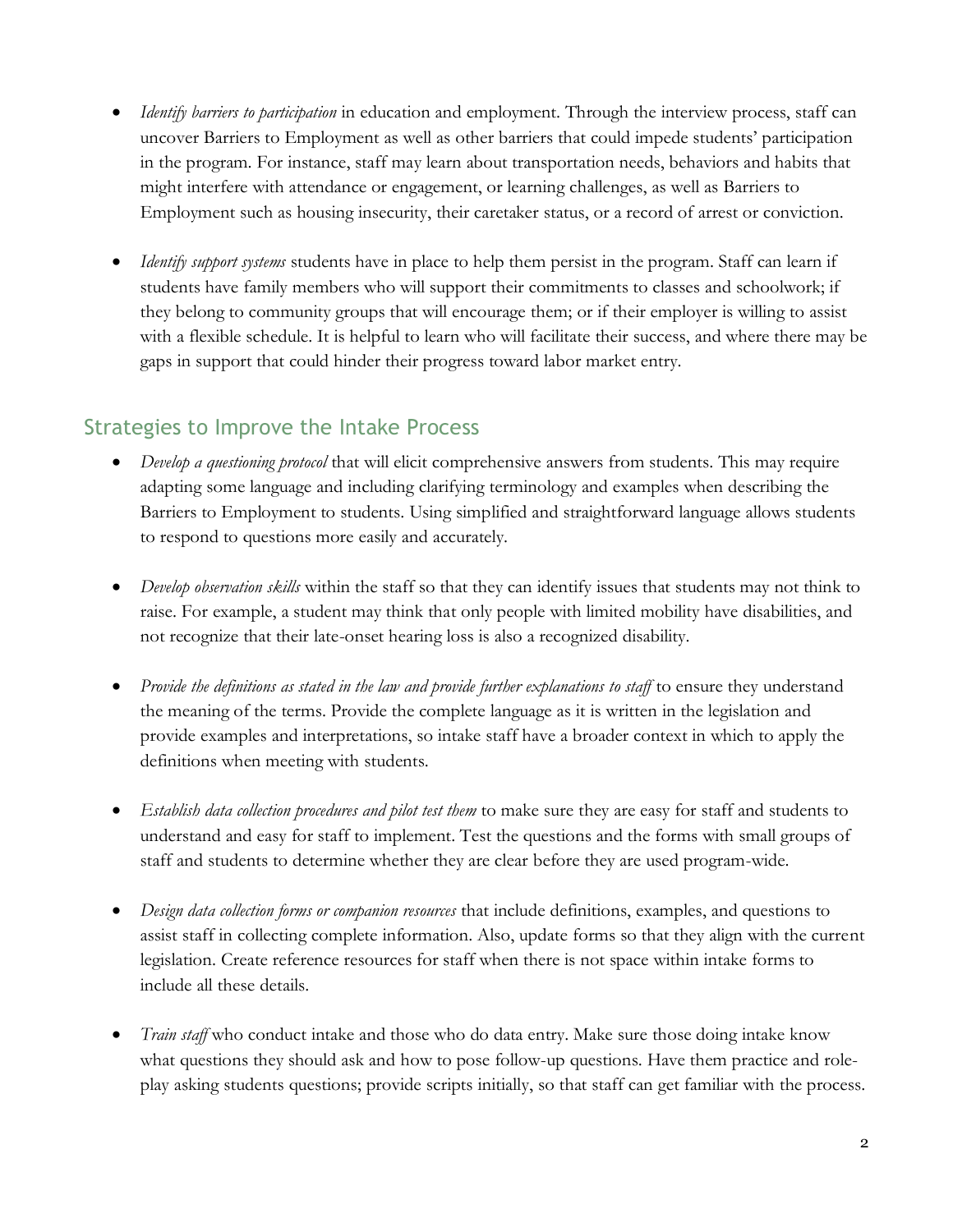Make sure data entry staff can identify the information within an intake form and know how to code it.

 *Develop and implement a quality control system* for both hard copy and electronic data. Monitor a few interviews and examples of data collection and data entry to ensure that they are in alignment.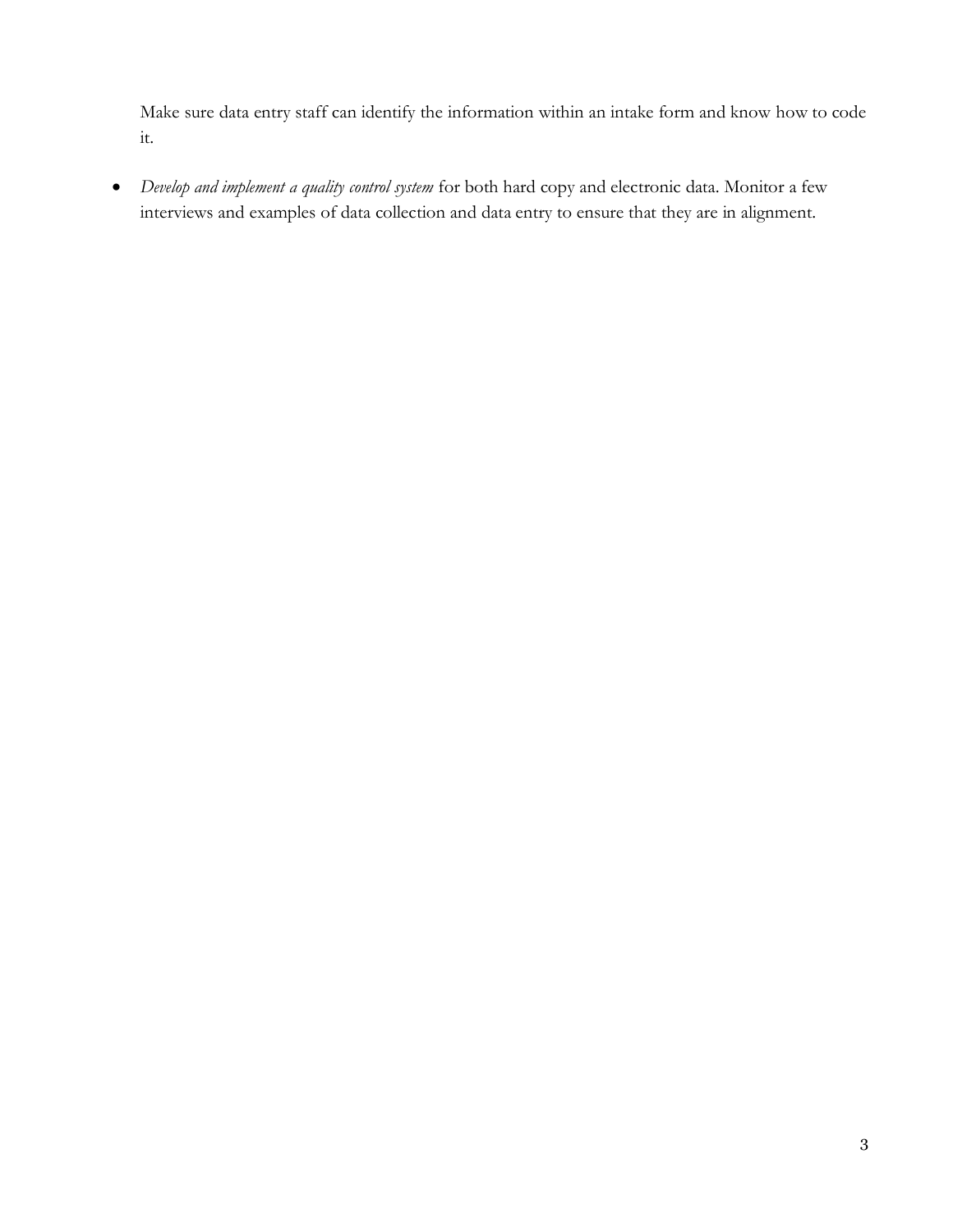## Descriptions of the Barriers to Employment

Below are the classifications that describe the barriers students may face that make it harder to achieve employment outcomes.<sup>2</sup>

**Displaced homemaker:** The participant has been providing unpaid services to family members in the home and (a) has been dependent on the income of another family member but is no longer supported by that income; (b) is the dependent spouse of a member of the armed forces on active duty whose family income is significantly reduced because of (i) a deployment or a call or order to active duty pursuant to a provision of law, (ii) a permanent change of station, or (iii) the service-connected death or disability of the member; and (c) is unemployed or underemployed and is experiencing difficulty in obtaining or upgrading employment.

**English language learner, low literacy level, cultural barriers:** The participant has either (a) limited ability in speaking, reading, writing, or understanding the English language; (b) an inability to compute and solve problems, or read, write, or speak English at a level necessary to function on the job in the participant's family or in society; or (c) a perception of him-or herself as possessing attitudes, beliefs, customs, or practices that influence a way of thinking, acting, or working that may serve as a hindrance to employment.

**Exhausting Temporary Assistance for Needy Families (TANF) within 2 years:** The participant is within 2 years of exhausting lifetime eligibility under Part A of Title IV of the Social Security Act (42 U.S.C. 601 et seq.), regardless of whether he or she is receiving these benefits at program entry.

**Ex-offender:** The participant is a person who either (a) has been subject to any stage of the criminal justice process for committing a status offense or delinquent act, or (b) requires assistance in overcoming barriers to employment resulting from a record of arrest or conviction.

**Homeless or runaway youth:** The participant lacks a fixed, regular, and adequate nighttime residence; has a primary nighttime residence that is a public or private place not designed for or ordinarily used as a regular sleeping accommodation for human beings; is a migratory child who in the preceding 36 months was required to move from one school district to another due to changes in the parent's or parent's spouse's seasonal employment in agriculture, dairy, or fishing work; or is under 18 years of age and absents himself or herself from home or place of legal residence without the permission of his or her family (i.e., runaway youth). However, a participant who may be sleeping in a temporary accommodation while away from home should not, as a result of that fact alone, be recorded as homeless.

**Long-term unemployed:** The participant has been unemployed for 27 or more consecutive weeks.

 $\overline{a}$ 

<sup>2</sup> Division of Adult Education and Literacy, Office of Career, Technical, and Adult Education, U.S. Department of Education. (August 2019). Technical assistance guide for performance accountability under the Workforce Innovation and Opportunity Act. Retrieved fro[m https://nrsweb.org/sites/default/files/NRS-TA-Aug2019-508.pdf](https://nrsweb.org/sites/default/files/NRS-TA-Aug2019-508.pdf)